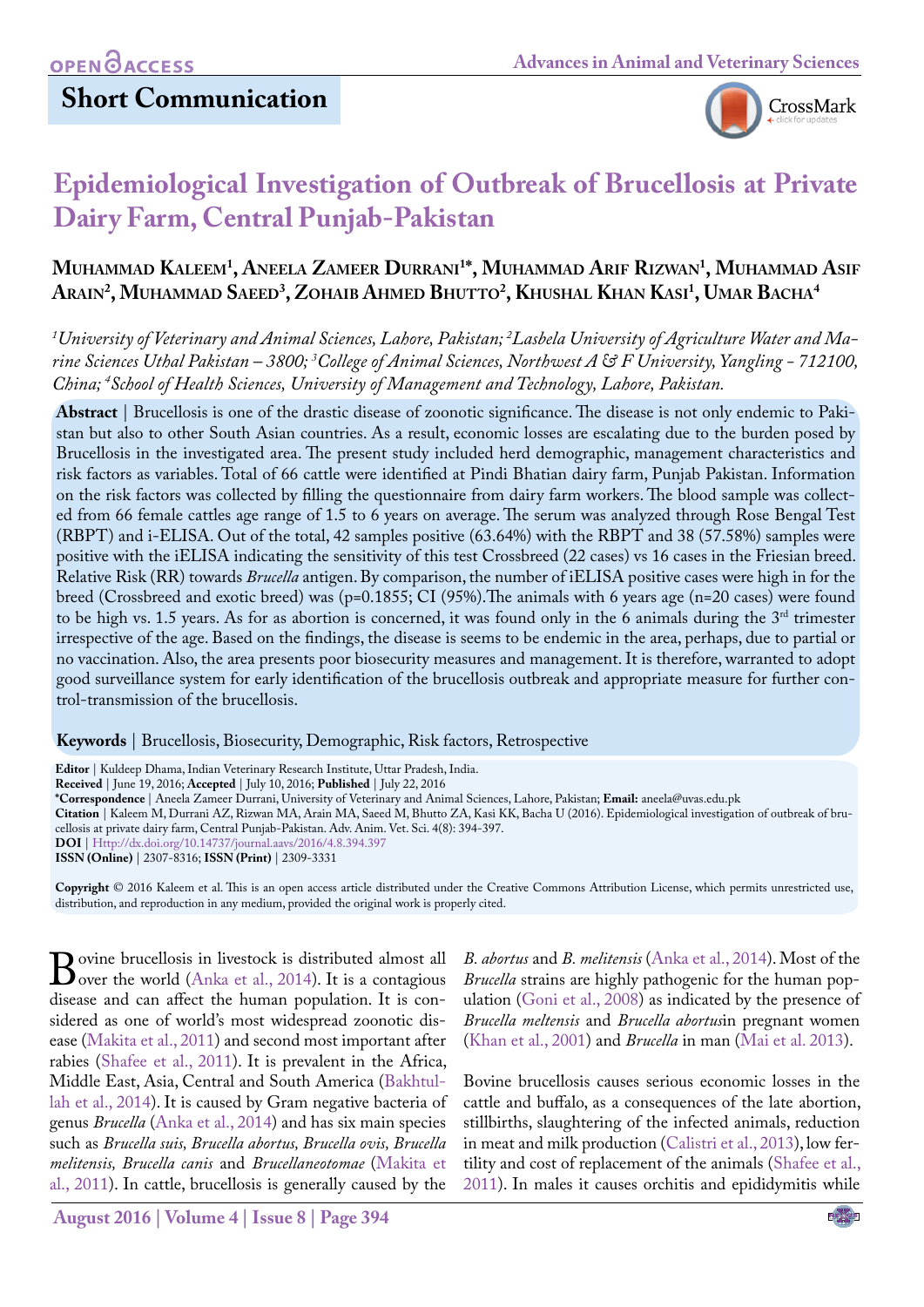### **OPEN**<sub>d</sub>

abortion in the females ([Anka et al., 2014\)](#page-3-0). Preventive measure can be adopted by minimizing animal to animal transmission. The predominant sources of transmission occurs via mucous membrane, contact with the contaminated material, inhalation, milk etc [\(Mai et al., 2013](#page-3-6)). Compared to other microbes, *Brucella* has the capability to localize in supra mammary lymph nodes and mammary glands of infected animals ([Calistri et al., 2013](#page-3-7)). This pathogenic process is a powerful signal for down regulation of the immune system.

The developed nations has fortunate enough in controlling and eradication of *Bovine brucellosis*, however, it remains a significant problem for the developing countries ([Mai et](#page-3-6) [al., 2013](#page-3-6)). The incidence rate of brucellosis in Pakistan is escalated in recent years, 21% to 26% ([Shafee et al., 2011\)](#page-3-2). It is important to investigate the outbreak occurred at the Pindi Bhatian dairy Farm, Punjab, Pakistan. As according to the history it was suspected for the bovine brucellosis. It is a zoonotic disease; therefore, it is essential to protect the human population and to control the disease for further spreading to other animals as it causes high economic loss to the farmer.

The study was conducted at a private dairy farm in Central-Punjab, Pakistan. Total numbers of animals investigated were 220 in numbers. Farm has one (1.0) acre covered area. In this area farm to farm distance was approximately 0.5 km. Animals were kept in separate groups include adults, heifers, and young stock. All the animals at the farm were stall fed (n=220). No animal at the farm was vaccinated against the brucellosis. The farm employees were also investigated and it was found that one attendant had signs and symptoms related to the *Brucella* infection.

Selection of case was depending upon the animal characterized by one or more of following signs: abortion, orchitis, retained placenta, arthritis, epididymitis, and excretion of the organisms in milk and in uterine discharges [\(OIE,](#page-3-8) [2004](#page-3-8)).

Descriptive epidemiology and retrospective cohort study was conducted. In descriptive epidemiology, the herd demographic and managemental practices were recorded. In retrospective cohort study risk factors associated with the *bovine brucellosis* were investigated. A questionnaire was designed, pre-tested and interviews of owner/employees were conducted. The attendants at farm were also investigated for any sign and symptoms related to the *brucellosis* and farm record was reviewed.

The serum samples were analyzed by Rose Bengal Plate Test and using commercially available kit (IDEXX brucellosis, USA) of enzyme linked immune sorbent assay-ELI-SA ([OIE, 2004\)](#page-3-8).

The data were analyzed descriptively and analytically by using the Epi Info version 7. For the univariate analysis, frequencies of variables and measures were calculated. P-value < 0.05 was considered to be statistically significant. Relative Risk (RR) was calculated to determine the risk factors associated with the bovine brucellosis with 95 % Confidence Interval (CI).



<span id="page-1-0"></span>**Figure 1:** Sensitivity of RBPT and ELISA towards number of positive samples and age

**RBPT:** Rose Bengal Plate Test antigen; **ELISA:** Enzyme Linked Immunosorbent Assay; **AI:** Artificial Insemination

Total 66 samples tested with RBPT, and then same samples again confirmed with ELISA. There were 42 (63.64%) samples positive with the RBPT and 38 (57.58%) samples were positive with the ELISA ([Figure 1](#page-1-0) and [2\)](#page-1-1). All the animals were females having 1.5 to 6 years. The highest numbers of cases were positive for animals with 6 years age (20 cases). The abortion was recorded only in the 6 animals (3rd trimester). There were three breed of animals at the farm, crossbreed, Friesian and Jersey. The highest number of positive cases were in Crossbreed (22 cases) while 16 cases were recorded in Friesian breed.



<span id="page-1-1"></span>**Figure 2:** Sensitivity of RBPT and ELISA towards breed

All (66) animals at the farm were stall fed. The source of water for drinking purpose was tube well. No animal at the farm was vaccinated against the *Brucella* vaccine. One attendant had signs and symptoms of Brucellosis. In this area farm to farm distance was approximately 0.5 km. All the animals were purchased from the market. The farm man-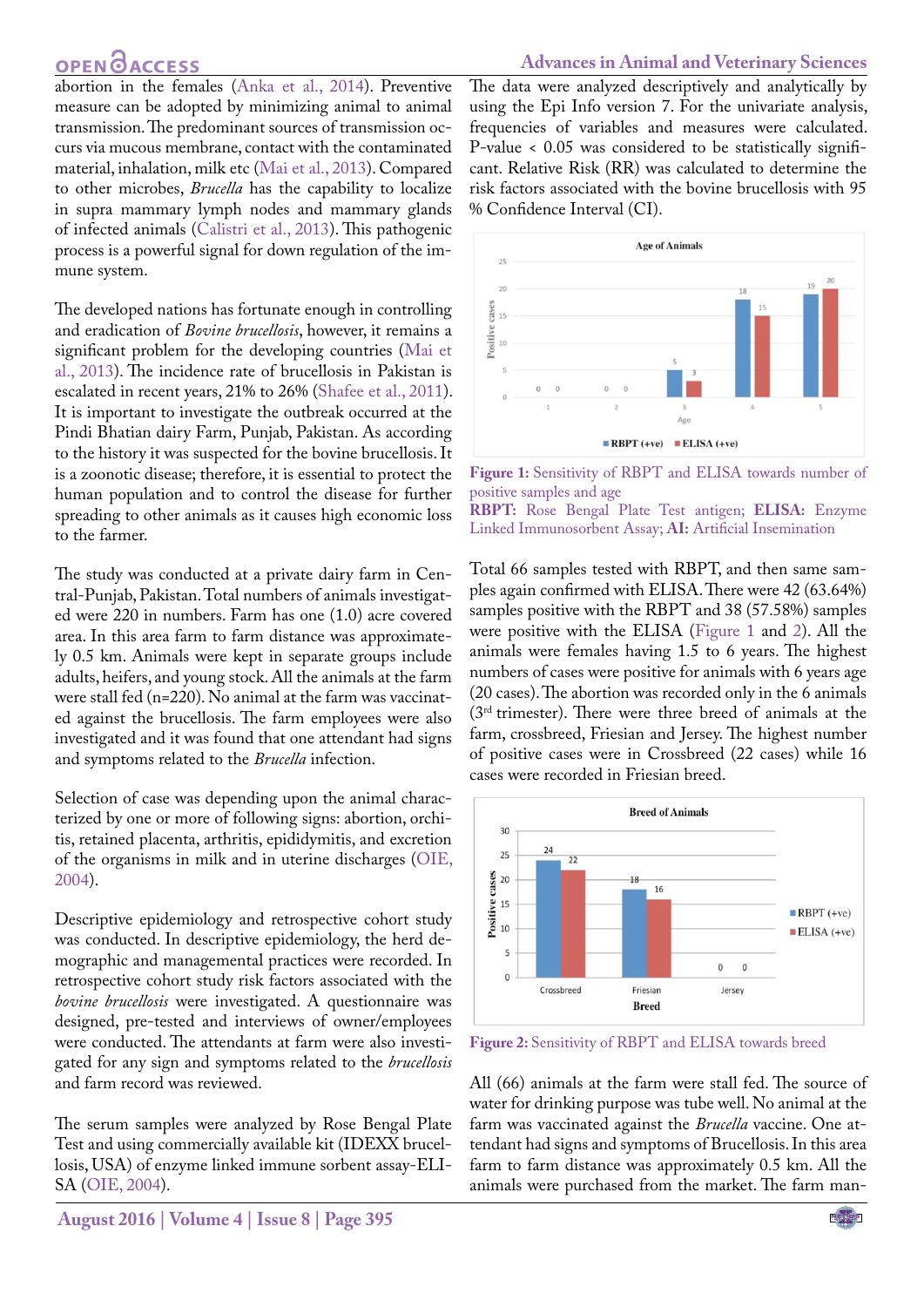## **OPEN**OACCESS

#### **Advances in Animal and Veterinary Sciences**

agement was very poor because the waste material was not properly disposed especially the aborted material which is claimed to be the source of the infection. There were no proper fences or boundary wall around the farm. Rodents and dogs were also present at the farm. The worker from other farms usually visited this farm that further aggravate the potential threat of *Brucella* spreading.

As noted, unfortunately, there was no quarantine measures adopted for new animals that are likely to introduce into the farm. Relative Risk (RR) for the breed (Crossbreed and exotic breed) causing brucellosis was 0.7676 (p-value=0.1855) {CI (95%) =  $0.4368 - 1.3490$ } ([Table 1\)](#page-2-0).

#### <span id="page-2-0"></span>**Table 1:** Risk Factors for the bovine brucellosis

| <b>Bread</b>                                      | Cariables                              |    |  |                     |
|---------------------------------------------------|----------------------------------------|----|--|---------------------|
|                                                   | $\frac{0}{0}$                          | RR |  | $p$ -value CI (95%) |
|                                                   | Crossbreed 22/35 (62.28) 0.7676 0.1855 |    |  | 0.4368<br>$-1.3490$ |
|                                                   | Exotic breed $16/31(51.61)$            |    |  |                     |
| <b>RR:</b> Relative Risk; CI: Confidence Interval |                                        |    |  |                     |

The bovine brucellosis outbreak occurred in the month of May 2014. Brucellosis cases were high among human and cattle population between months of March and September ([Lee et al., 2013\)](#page-3-9). There were 42 samples positive (63.64%) with the RBPT and 38 (57.58%) samples were positive with the ELISA. Our present findings are in harmony with [Shafee et al. \(2011\)](#page-3-2) who investigated 86 samples of cattle and found 17 (20%) positive with i-ELISA in Pakistan; while another study reported 191 (45.80%) positive animals for the bovine brucellosis with i-ELISA ([Jagapur et al., 2013\)](#page-3-10), though not in the same region.

Anti-Brucella antibodies were detected by the RBPT and ELISA in 56 (10.18%) and 44 (8%) of cattle respectively [\(Hussain et al., 2008\)](#page-3-11). All the animals were females of 1.5 to 6 years. The highest numbers of cases were positive for animals having 6 years age (20 cases). The anti-*Brucella* antibodies were associated with the increasing age in the bovine ([McDermott et al., 1987](#page-3-12)). Although, our sample size was low but still number of vaccinated animals were found zero. Similarly, a recent study investigated a total of 749 herds, 74 herds were not vaccinated against the bovine brucellosis ([Borba et al., 2013\)](#page-3-13).

One attendant had signs and symptoms related to the *Brucella*. The prevalence of the brucellosis among the farm workers was found to be 10% ([Hussain et al., 2008](#page-3-11)). In this area farm to farm distance was approximately 0.5 km. There was an attack rate of 28.1% in herd which was neighbouring to the herd with the primary outbreaks [\(Ab](#page-3-14)[ernethy et al., 2011\)](#page-3-14), and 21% of cattle were purchased from the outside of the veterinary district (Cowie et al.,

2014). All the animals were purchased from the market. There were 3.1% animals found seropositive for brucellosis which were newly introduced to the farm [\(Stringer et al.,](#page-3-15)  [2008\)](#page-3-15).The farm management (Biosecurity and housing) was very poor because the waste material was not properly disposed especially the aborted material which is the source of the infection. It's may be due to lack of information. There was no proper disposal of the aborted material at farms in district Hyderabad [\(Soomro et al., 2014](#page-3-16)).There were no proper fences or boundary wall around the farm. Rodents and dogs were also present at the farm. Dog and cats were present in the 76 bovine brucellosis seropositive herds ([Borba et al., 2013\)](#page-3-13).

Present study was concluded that the management conditions of the farm were not organized. The area was not fenced for stop the rodents and stray dogs, waste material not properly disposed, no separate pens for aborted and sick animals, poor quality of drinking water, feed not stored properly and no proper treatment of the animals. The workers in the farm working without biosecurity measures. There was no surveillance system working in the areas to identify the brucellosis outbreak.

A good surveillance system is very important to early identify the brucellosis outbreak and take immediate measure for further control and transmission of the brucellosis. Vaccination and quarantine of newly introduced animals should be regularly practiced. A strict biosecurity measures should be adopted at the farm. The waste materials should be properly handled because it is a source of infection.

#### **ACKNOWLEDGMENTS**

This work was funded by the University of Veterinary and Animal Sciences, Lahore, Pakistan. The authors are grateful to the technical staff of private dairy farm central Punjab Pakistan.All procedures performed in studies involving animals were in accordance with the intuitional and international standers.

### **CONFLICT OF INTERESTS**

The authors declare that they have no conflict of interest with respect to the research, authorship, and/or publications of this article.

#### **AUTHORS' CONTRIBUTION**

Muhammad Kaleem was the principle investigator and Aneela Zameer Durrani was the supervise. Muhammad Arif Rizwan coordinated sampling; Muhammad Asif Arain and Zohaib Ahmed Bhutto helped in article review; Muhammad Saeed analysed the data statistically; Khushal